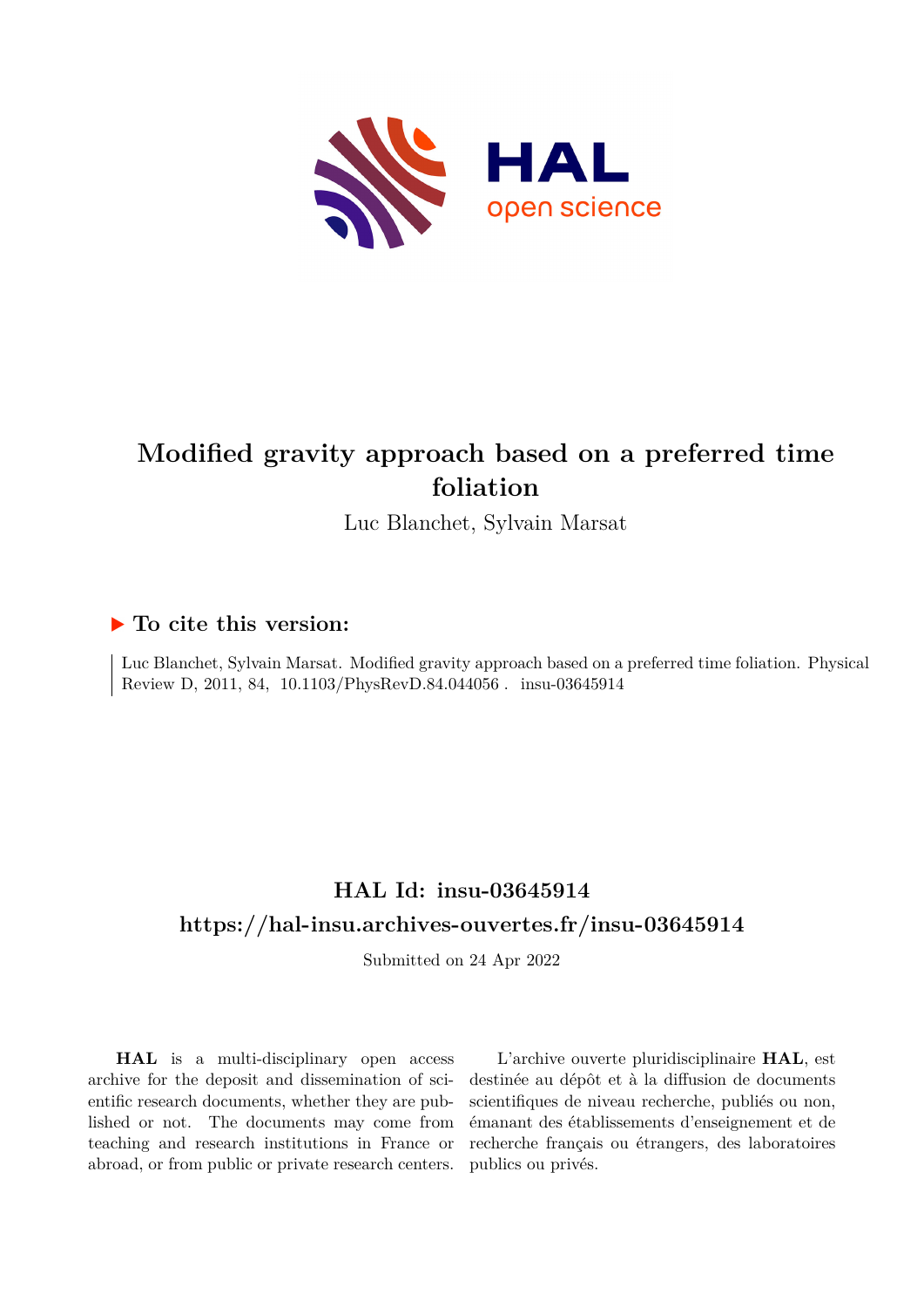### Modified gravity approach based on a preferred time foliation

Luc Blanchet\* and Sylvain Marsat†

GRECO Institut d'Astrophysique de Paris—UMR 7095 du CNRS, Université Pierre & Marie Curie,

98<sup>bis</sup> boulevard Arago, 75014 Paris, France

(Received 26 July 2011; published 26 August 2011)

We propose, in a heuristic way, a relativistic modified gravity model as an alternative to particle dark matter at galactic scales. The model is based on a postulated preferred time foliation described by a dynamical scalar field called the Khronon. In coordinates adapted to the foliation, it appears as a modification of general relativity violating local Lorentz invariance in a regime of weak gravitational fields. The model is a particular case of noncanonical Einstein-æther theory, but in which the æther vector field is hypersurface-orthogonal. We show that this model recovers the phenomenology of the modified Newtonian dynamics (MOND) in the nonrelativistic limit, and predicts the same gravitational lensing as general relativity but with a modified Poisson-type potential.

DOI: [10.1103/PhysRevD.84.044056](http://dx.doi.org/10.1103/PhysRevD.84.044056) PACS numbers: 04.50.Kd, 95.35.+d, 95.36.+x

### I. INTRODUCTION

Modifying gravity in the regime of weak gravitational fields or accelerations, is the leitmotiv of MOND—the Modified Newtonian Dynamics [1–3]. The MOND paradigm is very successful at solving the problem of the flat rotation curves of galaxies without the need of dark matter (see [4] for a review), and at explaining the correlations between the distribution and dynamics of ordinary matter versus dark matter [5,6]. However, it is based on a nonrelativistic formula and needs to be generalized in order to be applied in cosmology and to the gravitational lensing observed at galaxy cluster scale [7–9], which are part of the great successes of the standard cosmological paradigm  $\Lambda$ -CDM based on particle cold dark matter [10] and the cosmological constant  $\Lambda$ .

We adopt for MOND the modification of the nonrelativistic Poisson equation [11],

$$
\nabla \cdot \left[ \mu \left( \frac{g}{a_0} \right) \nabla \phi \right] = 4 \pi G \rho, \tag{1.1}
$$

where  $\rho$  is the density of ordinary (essentially baryonic) matter,  $\phi$  is the gravitational potential,  $g = -\nabla \phi$  is the gravitational field and  $g = |\phi|$  its ordinary Euclidean gravitational field and  $g = |g|$  its ordinary Euclidean norm. The MOND function  $\mu$  depends on the single argument  $g/a_0$ , where  $a_0 = 1.2 \times 10^{-10}$  m/s<sup>2</sup> is a constant acceleration scale. In the limit of weak gravitational fields *i.e.*  $g \ll a_0$ , the MOND function is linear,  $\mu(g/a_0)$  =  $g/a_0$ , while in the strong field regime  $g \gg a_0$  (though nonrelativistic),  $\mu$  tends to one so that (1.1) reduces to the usual Poisson equation.

Several relativistic extensions of MOND have been proposed (see [12,13] for reviews). The Tensor-Vector-Scalar (TeVeS) theory of Bekenstein and Sanders [14–16] extends general relativity with a timelike vector field and one scalar field. Einstein-æther theories [17,18] involve a unit timelike vector field which is nonminimally coupled to the metric, and were originally used to describe the phenomenology of local Lorentz invariance violation. Those theories, when modified to involve noncanonical kinetic terms, have been shown to provide interesting examples of relativistic MOND theories [19,20]. The vector field postulated in TeVeS is in fact analogous to the vector field in Einstein-æther theories [21,22]. The cosmology in TeVeS and Einstein-æther theories has been extensively studied [23–26]. The parametrized post-Newtonian parameters, included the preferred-frame parameters crucial in the presence of a vector field, have been worked out for both the canonical Einstein-æther theory [27] and TeVeS [28]. More recent proposals for relativistic MOND include a bimetric theory of gravity [29,30], a refinement of TeVeS using a Galileon ''k-mouflage'' to prevent deviations from general relativity at small distances [31], and a nonlocal extension of general relativity [32]. One can also invoke some new exotic properties of the dark matter rather than modifying gravity [33,34].

On the other hand, much interest focused recently on the possible violation of the local Lorentz invariance in a completion of general relativity at high energy. This Hořava-Lifshitz approach [35] is motivated by the construction of a power-counting renormalizable quantum theory of gravity. The Lorentz invariance violation results from a preferred time foliation which is described in a 4 -dimensional covariant formulation by a dynamical scalar field sometimes called the Khronon [36]. A consistent extension of the (nonprojectable version of the) Hořava gravity has been proposed [36,37] to avoid some problems regarding the stability of the theory. In this extension, the added terms crucially involve the acceleration of the congruence normal to the preferred family of hypersurfaces. It has been shown that the low energy limit of the extended Hořava gravity is equivalent to an Einstein-æther theory in which the vector field is hypersurface-orthogonal [36,38].

<sup>\*</sup>blanchet@iap.fr

<sup>†</sup> marsat@iap.fr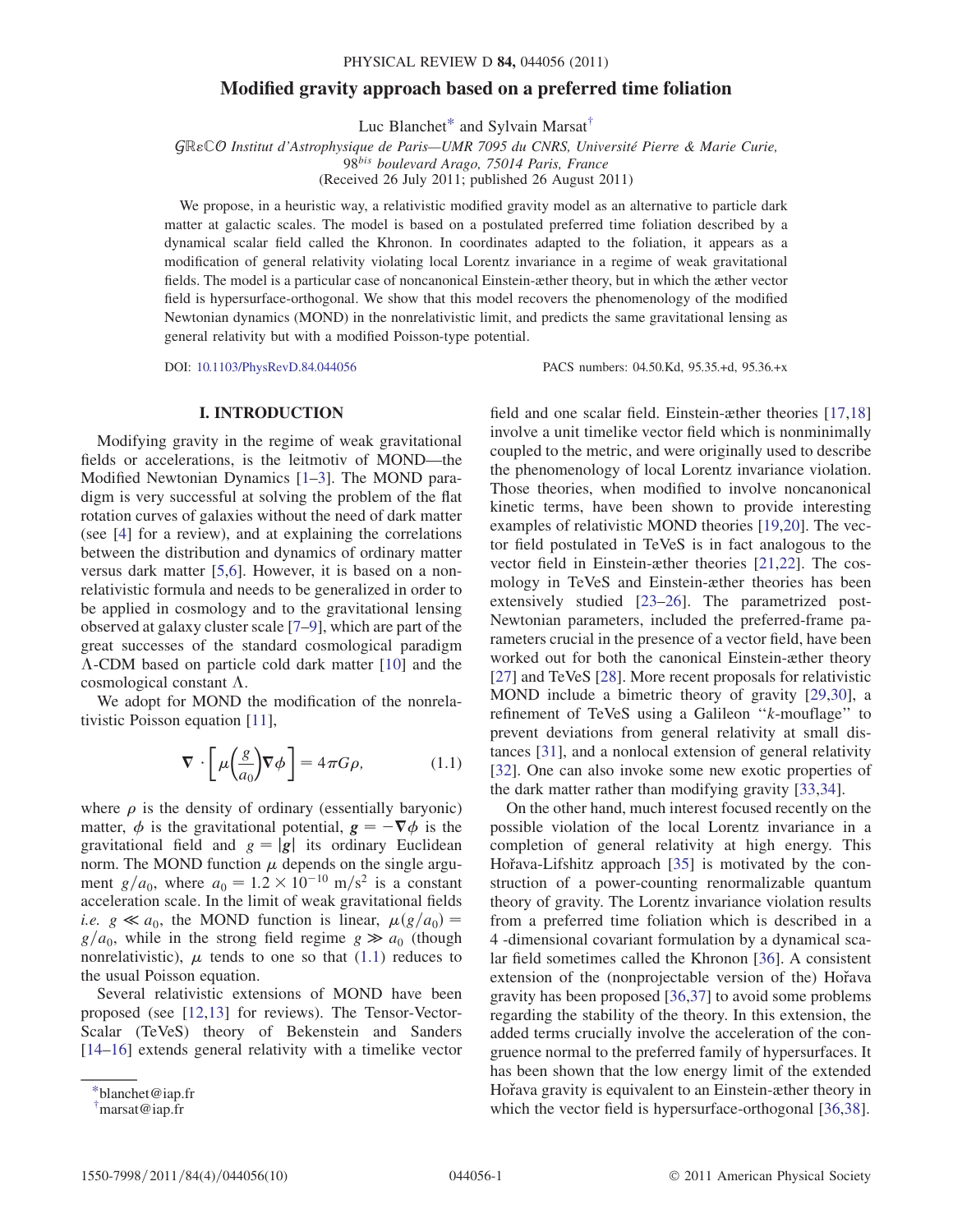In the present paper, we revisit some works on Einsteinæther theories with noncanonical kinetic terms (notably [19,20]), but in the framework of a preferred time foliation, inspired by these recent approaches to quantum gravity. We propose a relativistic MOND theory which modifies general relativity by terms depending on the acceleration in a way somewhat similar to the extended Hor̃ava gravity [35–37]. However, our motivation is quite different from that in [35–37], as it is purely classical, and we are not concerned with the problem of quantizing gravity. In particular, the violation of Lorentz invariance will be effective at low energy, for very weak gravitational fields. Our aim is to provide a phenomenologically viable alternative to the particle cold dark matter (at least at galactic scales).

The modification we propose consists of introducing in the Lagrangian of general relativity a single free function of the norm a of the acceleration of the congruence normal to the preferred hypersurfaces. (Unlike in [36,37], we are not considering a finite number of terms including this acceleration, each one with a coupling constant scaling with the Planck mass, but a fully nonlinear function.) The theory will be a particular case of noncanonical Einstein-æther theory but in which the æther field is hypersurface-orthogonal. We shall present the theory in both a  $3 + 1$  decomposition and 4-dimensional covariant form, and shall explicitly prove the equivalence of the two formulations. In agreement with general studies on noncanonical Einstein-æther theories [19,20], we will show that it is possible, by specifying the asymptotic behavior of the function of the acceleration when  $a \ll a_0$ , to recover the Bekenstein-Milgrom Eq. (1.1) in the nonrelativistic limit. The theory will also be viable regarding the gravitational lensing of photons, which will be the same as in general relativity but with a Newtonian potential obeying the modified Poisson equation.<sup>1</sup>

The plan of this paper is as follows. In Sec. II, we present the 4-dimensional version of the theory, introducing the dynamical Khronon field defining the space-time foliation, and investigating the resulting field equations. In Sec. III, we switch to an alternative  $3 + 1$  point of view, for which the time coordinate coincides with the Khronon field, and where the new terms associated with the acceleration in the action may be interpreted as Lorentz invariance breaking terms due to a preferred-frame effect. In Sec. IV, we investigate the nonrelativistic limit and the conditions under which one can retrieve the nonrelativistic MOND Eq. (1.1). Section V contains some concluding remarks. Finally, Appendix A is devoted to the proof of equivalence between the 4d covariant formulation and the  $3 + 1$ formalism, while Appendix B presents the canonical decomposition of the energy-momentum tensor associated with the Khronon field when interpreted as a matter field.

#### II. COVARIANT FORMULATION

In the 4-dimensional covariant formulation, we extend general relativity by means of the additional Khronon scalar field denoted by  $\tau$ . We define a preferred foliation of space-time according to the constant- $\tau$  hypersurfaces, so we will require  $\tau$  to be smooth and free of extrema. In Sec. III below, we consider a frame adapted to this foliation in which the time coordinate t will coincide with  $\tau$ , but in the present section we investigate the fully covariant formalism.

As in the usual  $3 + 1$  formalism, we introduce the unit timelike vector  $n^{\mu}$ , oriented toward the future  $(n^{0} > 0)$ , orthogonal to the constant- $\tau$  hypersurfaces, and normalized to  $g_{\mu\nu}n^{\mu}n^{\nu} = -1$ .<sup>2</sup> Thus, we have  $n_{\mu} = -N\partial_{\mu}\tau$ , where N will later correspond to the ordinary lapse in adapted  $3 + 1$  coordinates and reads

$$
N = \frac{1}{\sqrt{-g^{\mu\nu}\partial_{\mu}\tau\partial_{\nu}\tau}}.\tag{2.1}
$$

The vector  $n_{\mu}$  is invariant by reparametrization  $\tau \rightarrow \tilde{\tau}(\tau)$ where  $\tilde{\tau}(\tau)$  denotes any strictly increasing function. We also define the projector on the constant- $\tau$  hypersurfaces by  $\gamma_{\mu\nu} = g_{\mu\nu} + n_{\mu}n_{\nu}$ , and as usual, the associated projected covariant derivative  $D_{\mu}$  (for instance  $D_{\mu} = \gamma_{\mu}^{\nu} \partial_{\nu}$ when acting on scalars; see Appendix A for more notation). The acceleration of the congruence orthogonal to the constant- $\tau$  hypersurfaces is given by  $a^{\mu} = n^{\nu} \nabla_{\nu} n^{\mu}$  or, equivalently, in terms of the projected spatial derivative operator,

$$
a_{\mu} = D_{\mu} \ln N. \tag{2.2}
$$

We will see in Sec. IV that, in the nonrelativistic limit and in adapted coordinates, the spatial components of the acceleration reduce to minus the ordinary gravitational acceleration. Hence, observers which would follow the congruence in their motion with 4-velocity  $n^{\mu}$  are essentially unaccelerated observers in coordinates adapted to the constant- $\tau$  hypersurfaces. Thereafter, we will call such observers the fiducial observers.

In the present paper, motivated by the construction of a relativistic MOND theory modifying gravity in a regime of small accelerations, we investigate a specific extension of the Einstein-Hilbert action for gravity by a function of the norm of the (spacelike) acceleration (2.2), defined by

$$
a = \sqrt{\gamma_{\mu\nu} a^{\mu} a^{\nu}}.
$$
 (2.3)

<sup>&</sup>lt;sup>1</sup>While this work was in preparation, a paper based on similar ideas appeared on the archives [39]. However, the field equations in that paper are in disagreement with ours.

<sup>&</sup>lt;sup>2</sup>We adopt the sign conventions of  $[40]$ , and notably the  $(- + + +)$  signature for the metric. Greek indices are spacetime indices, while Latin are space indices. We pose  $G = c = 1$ through most of the paper.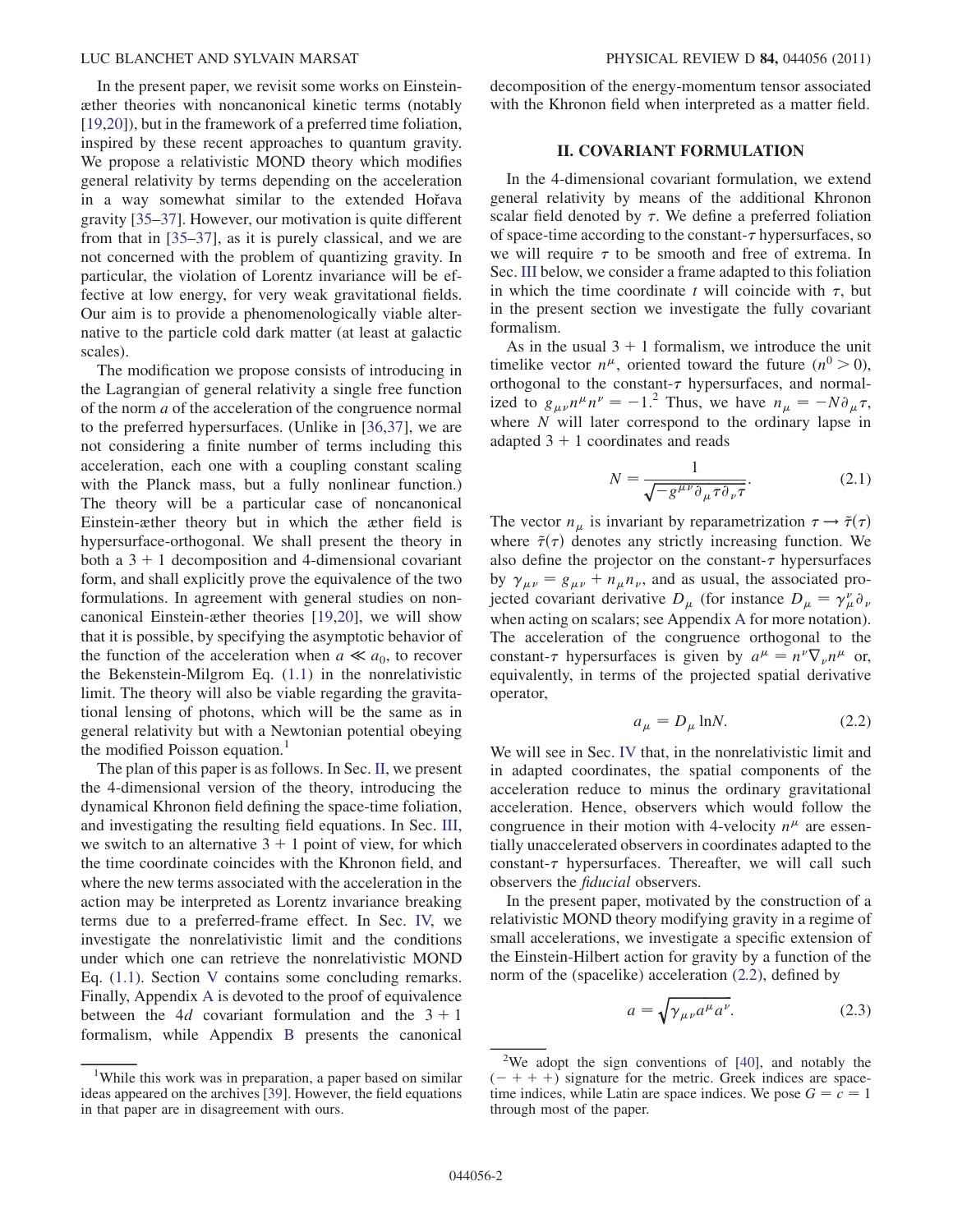#### MODIFIED GRAVITY APPROACH BASED ON A ... PHYSICAL REVIEW D 84, 044056 (2011)

In keeping with MOND we shall assume that such an extension becomes effective only when gravity is weaker than the MOND scale  $a_0$  (see Sec. IV). Well above  $a_0$ , but still remaining purely classical, we will assume that the standard general relativity with a cosmological constant is recovered.

We consider a Lagrangian density  $\mathcal{L}[g_{\mu\nu}, \tau, \Psi]$ , depending on three dynamical fields, the metric  $g_{\mu\nu}$ , the Khronon field  $\tau$  associated with the time foliation, and the matter fields collectively denoted by  $\Psi$ . Specifically, we choose

$$
\mathcal{L} = \frac{\sqrt{-g}}{16\pi} [R - 2f(a)] + \mathcal{L}_{\text{m}}[g_{\mu\nu}, \Psi], \quad (2.4)
$$

where R is the curvature scalar,  $\mathcal{L}_{\text{m}}$  denotes the Lagrangian of the matter fields, and  $f(a)$  is our postulated modification, in the form of an unspecified function of the norm of the acceleration (2.3). Only the asymptotic behavior of  $f(a)$  when  $a \rightarrow \infty$  and when  $a \rightarrow 0$  will be specified in Sec. IV. The factor in front of  $f(a)$  is chosen so that a constant term in  $f(a)$  will correspond to the usual definition of the cosmological constant.

The specific choice for the Lagrangian (2.4) corresponds to one particular term investigated in MOND-motivated noncanonical versions of Einstein-æther theories: see, for instance, the  $c_4$ -term in the equation (30) of [20]. This term, among the simplest kinetic terms considered in Einstein-æther theories, is sufficient for our purpose of reproducing the MOND dynamics. It is also the only one to cancel out in an homogeneous and isotropic Universe (see *e.g.* [26]). Note that the expression  $(2.2)$ we employ here for the acceleration is valid only in the hypersurface-orthogonal case, and implies for instance that  $D_{\mu}a_{\nu} = D_{\nu}a_{\mu}.$ 

The function  $f(a)$  is the only term depending on the Khronon field  $\tau$  in the action (2.4). In adapted coordinates, this term will be interpreted as a Lorentz invariance breaking term associated with the preferred-frame effect. Here, we assume that the matter Lagrangian  $\mathcal{L}_{m}$  is standard, *i.e.* given by the standard universal coupling to the metric  $g_{\mu\nu}$ , without dependence on the  $\tau$ -field. Apart from that, we do not make any restriction on the Lagrangian of the matter fields.

Varying the action with respect to the metric yields a modified Einstein field equation,

$$
G^{\mu\nu} + f(a)g^{\mu\nu} + 2n^{\mu}n^{\nu}\nabla_{\rho}[\chi(a)a^{\rho}] - 2\chi(a)a^{\mu}a^{\nu}
$$
  
=  $8\pi T^{\mu\nu}$ , (2.5)

whose trace gives

$$
R - 4f(a) + 2\nabla_{\mu}[\chi(a)a^{\mu}] + 2\chi(a)a^2 = -8\pi T.
$$
 (2.6)

Here,  $G^{\mu\nu} = R^{\mu\nu} - \frac{1}{2} g^{\mu\nu} R$  is the Einstein tensor,  $T^{\mu\nu} =$  $\frac{2}{\sqrt{-g}}\delta\mathcal{L}_{\rm m}/\delta g_{\mu\nu}$  is the stress-energy tensor of the matter fields, and we have introduced the convenient notation

$$
\chi(a) = \frac{f'(a)}{2a},\tag{2.7}
$$

with  $f'(a) = df/da$ . Such notation is motivated by the nonrelativistic MOND limit, in which  $\chi(a)$  will appear as a gravitational analogue of the electric susceptibility of the (phantom) dark matter medium in the sense of [41].

Varying next with respect to the scalar field  $\tau$  leads to an independent equation, called the  $\tau$ -equation in the following, and given by (see  $[38]$ )<sup>3</sup>

$$
\nabla_{\mu}[N(n^{\nu}\nabla_{\nu}(\chi a^{\mu}) - \chi a^{2}n^{\mu} - \chi(K^{\mu\nu} - \gamma^{\mu\nu}K)a_{\nu})] = 0,
$$
\n(2.8)

where the extrinsic curvature tensor, which is symmetric, is defined by  $K^{\mu\nu} = \nabla^{\mu} n^{\nu} + n^{\mu} a^{\nu}$  (with trace given by  $K = \nabla_{\mu} n^{\mu}$ ). An alternative, simpler form of this equation, reads as

$$
\nabla_{\mu} [n^{\mu} \nabla_{\nu} (\chi a^{\nu})] = \frac{\dot{f}}{2} + \chi a^{\mu} a^{\nu} K_{\mu \nu}, \tag{2.9}
$$

where we denote  $\dot{f} = n^{\nu} \nabla_{\nu} f$ . Note that this  $\tau$ -equation is of fourth order in derivatives of the Khronon field  $\tau$ . However, as will become clear in Sec. III, if we select a coordinate system for which  $t = \tau$ , the  $\tau$ -equation will be equivalent to an equation of first order only in time derivatives of geometrical quantities.

When we rephrase the model by interpreting  $\tau$  as a matter field, i.e. rewriting the modified Einstein equation in the form  $G^{\mu\nu} = 8\pi (T^{\mu\nu} + T^{\mu\nu}_\tau)$ , where the stressenergy tensor of this matter field (say a ''dark energy'' fluid) reads

$$
T_{\tau}^{\mu\nu} = -\frac{1}{8\pi} [f g^{\mu\nu} + 2n^{\mu} n^{\nu} \nabla_{\rho} (\chi a^{\rho}) - 2\chi a^{\mu} a^{\nu}], \quad (2.10)
$$

the  $\tau$ -equation is equivalent to the conservation of this associated energy-momentum tensor,  $\nabla_{\nu} T_{\tau}^{\mu\nu} = 0$ . Thus, given the modified Einstein Eq. (2.5) and the contracted Bianchi identity  $\nabla_{\nu}G^{\mu\nu} \equiv 0$ , we see that the  $\tau$ -equation is in fact equivalent to the conservation of the matter energymomentum tensor  $\nabla_{\nu} T^{\mu\nu} = 0$ , which is itself the consequence of the matter field equations and the scalarity of the

$$
n^{\nu}\nabla_{\nu}(\chi a^{\mu}) - \chi a^2 n^{\mu} - \chi (K^{\mu\nu} - \gamma^{\mu\nu} K) a_{\nu} = 0,
$$

which has three independent components. Varying with respect to the metric, one also gets a different modified Einstein Eq. (2.5), with one additional term in the left-hand side given by  $-4\chi a_{\rho}n^{(\mu}A^{\nu)\rho}$  where we pose  $A^{\mu\nu} = K^{\mu\nu} - K^{\nu\mu}$ .

<sup>&</sup>lt;sup>3</sup>In the case where the æther vector is not hypersurfaceorthogonal, the quantity defined by  $K^{\mu\nu} = \nabla^{\mu} n^{\nu} + n^{\mu} a^{\nu}$  is not symmetric anymore (and does not warrant to be called an extrinsic curvature). Varying in this case the action with respect to  $n_{\mu}$ , one obtains instead of the scalar Eq. (2.8) the vectorial equation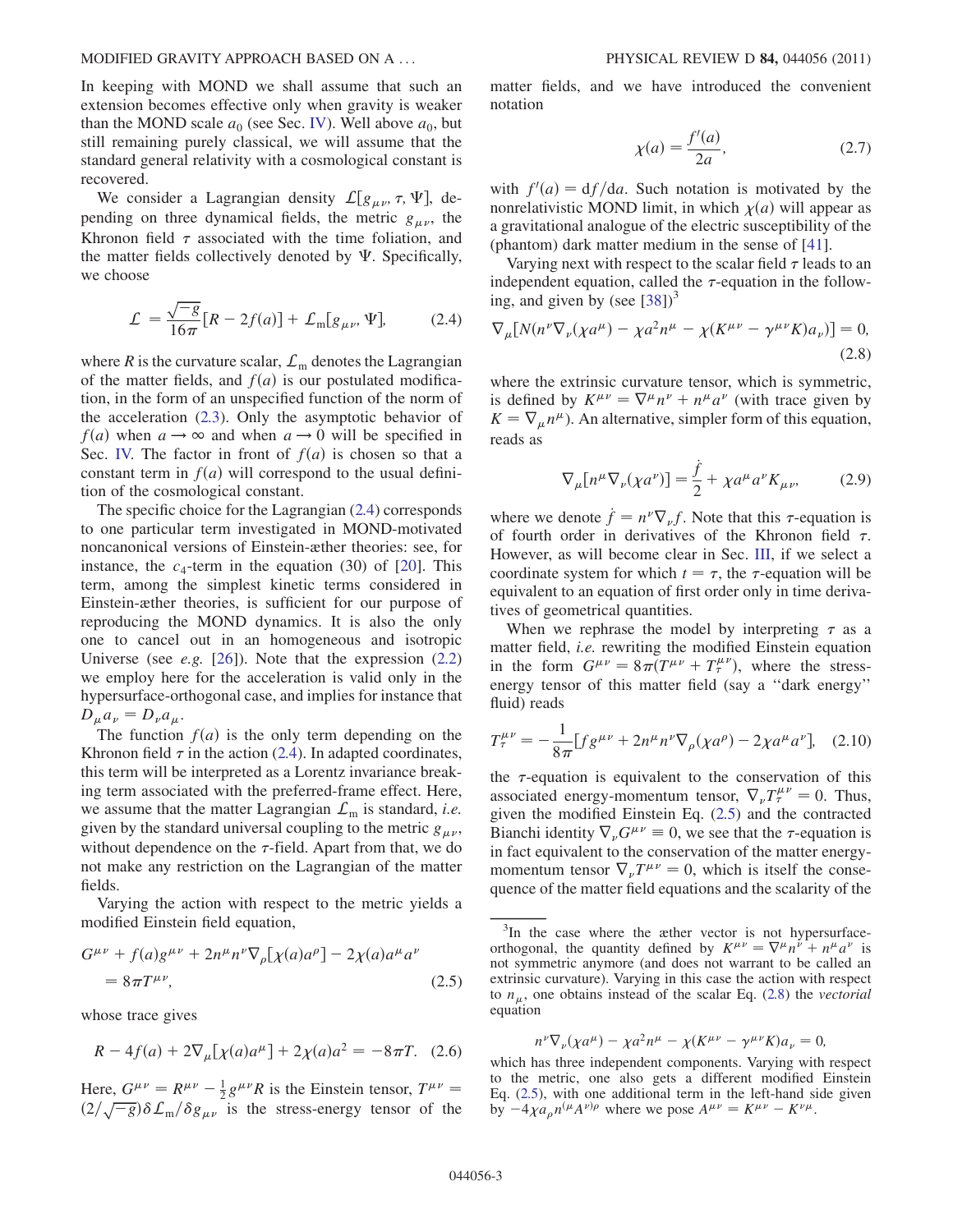action (see [38] for discussion). In Appendix B, we will give the canonical decomposition of the stress-energy tensor (2.10).

### III. COORDINATES ADAPTED TO THE FOLIATION

In this section, we express the model in an equivalent  $3 + 1$  formalism, choosing a coordinate system adapted to the foliation. Note that this rewriting is not possible in a generic Einstein-æther theory like in [19,20]. The time coordinate will coincide with the Khronon field:  $t = \tau$ and thus  $n_{\mu} = (-N, 0)$  with  $N = 1/\sqrt{-g^{00}}$ . Introducing the shift vector  $N_i = g_{0i}$  and the spatial metric  $\gamma_{ij} = g_{ij}$ , we have the usual  $3 + 1$  form for the metric, N playing the role of the lapse:

$$
ds^{2} = -(N^{2} - N_{i}N^{i})dt^{2} + 2N_{i}dtdx^{i} + \gamma_{ij}dx^{i}dx^{j}.
$$
 (3.1)

In particular,  $n^{\mu} = \frac{1}{N}(1, -N^{i})$ . All spatial (Latin) indices are raised and lowered using the spatial metric  $\gamma_{ij}$  and its inverse  $\gamma^{ij} = g^{ij} + N^i N^j / N^2$  (such that  $\gamma^{ij} \gamma_{jk} = \delta^i_k$ ), which coincides with the spatial components of the 4-dimensional projector  $\gamma^{\mu\nu}$ .

The 4-dimensional Lagrangian (2.4) now becomes, after discarding an irrelevant total divergence term (with  $\sqrt{-g} = N \sqrt{\gamma},$ 

$$
\mathcal{L} = \frac{\sqrt{\gamma}}{16\pi} N[\mathcal{R} + K_{ij}K^{ij} - K^2 - 2f(a)]
$$
  
+  $\mathcal{L}_{\text{m}}[N, N_i, \gamma_{ij}, \Psi].$  (3.2)

Here, R denotes the 3-dimensional scalar curvature associated with the spatial metric  $\gamma_{ij}$ . The projected derivative operator reduces to the spatial covariant derivative  $D_i$ associated with  $\gamma_{ij}$ , and the extrinsic curvature takes the usual expression in adapted coordinates,

$$
K_{ij} = \frac{1}{2N} (\partial_t \gamma_{ij} - D_i N_j - D_j N_i).
$$
 (3.3)

The acceleration gets now the 3-dimensional expression

$$
a^i = D^i \ln N, \qquad a = \sqrt{\gamma_{ij} a^i a^j}, \tag{3.4}
$$

where  $D^i = \gamma^{ij}D_i$  (notice that  $a^0 = 0$ ).

The 3d theory  $(3.2)$  is equivalent to the previous 4d theory (2.4), as is explicitly checked in Appendix A at the level of the field equations. However, the spirit is different, since the  $\tau$ -field disappears from (3.2) and is now hidden in the time coordinate. For instance, the acceleration's norm *a* was a  $\tau$ -dependent quantity in (2.4), but it depends now only on the lapse  $N$ , which is a geometrical degree of freedom.

Hence, one may interpret the new a-dependent term in the  $3 + 1$  Lagrangian (3.2) as a Lorentz invariance violating term. While the  $4d$  theory (2.4) is generally covariant, i.e. invariant under the full group of 4d diffeomorphisms

$$
\tilde{x}^{\mu} = \tilde{x}^{\mu}(x^{\nu}), \tag{3.5}
$$

[with  $\tau$  being a scalar field, *i.e.*  $\tilde{\tau}(\tilde{x}) = \tau(x)$ ], the 3*d* formulation (3.2) is only invariant under the subgroup of diffeomorphisms leaving invariant the preferred time foliation, namely

$$
\tilde{t} = \tilde{t}(t),\tag{3.6a}
$$

$$
\tilde{x}^i = \tilde{x}^i(x^j, t). \tag{3.6b}
$$

Under this subgroup of diffeomorphisms, the lapse and shift transform as

$$
\tilde{N} = \frac{\mathrm{d}t}{\mathrm{d}\tilde{t}}N,\tag{3.7a}
$$

$$
\tilde{N}_i = \frac{\mathrm{d}t}{\mathrm{d}\tilde{t}} \frac{\partial x^j}{\partial \tilde{x}^i} N_j + \frac{\partial x^j}{\partial \tilde{t}} \frac{\partial x^k}{\partial \tilde{x}^i} \gamma_{jk},\tag{3.7b}
$$

while the spatial metric transforms like a spatial tensor. Note that (3.7a) corresponds in the 4d formalism (such that  $t = \tau$ ) to a reparametrization of the time foliation by  $\tilde{\tau}(\tau) = \tilde{t}(t).$ 

The broken diffeomorphism invariance (3.6) has recently been used in the context of quantum gravity to build a power-counting renormalizable quantum gravity at high energy [35–37]. As is known, the full diffeomorphism invariance can be restored in the 4d formulation at the price of an additional structure. This is the role of the Khronon field  $\tau$ , which appears to be the Stückelberg field[42] associated with the broken diffeomorphism symmetry.<sup>4</sup>

To write the field equations in the most convenient way we use the following notations as a shortcut for describing the matter part of the field equations:

$$
\varepsilon = -\frac{1}{\sqrt{\gamma}} \frac{\delta \mathcal{L}_m}{\delta N},\tag{3.8a}
$$

$$
J^{i} = \frac{1}{\sqrt{\gamma}} \frac{\delta \mathcal{L}_m}{\delta N_i},
$$
 (3.8b)

$$
\mathcal{T}^{ij} = \frac{2}{N\sqrt{\gamma}} \frac{\delta \mathcal{L}_m}{\delta \gamma_{ij}}.
$$
 (3.8c)

These quantities reduce to the usual notions of the energy density, current density and spatial stresses in the case of a perfect fluid. However, they apply to any kind of matter fluid or field. The variation of the Lagrangian  $(3.2)$  with respect to the lapse N yields a modified Hamiltonian constraint equation, namely

$$
\mathcal{R} + K^2 - K_{ij}K^{ij} - 2f + 4\chi a^2 + 4D_i(\chi a^i) = 16\pi\varepsilon,
$$
\n(3.9)

<sup>&</sup>lt;sup>4</sup>A well-known example of Khronon field is the one introduced in the Cartan theory of gravity which is the covariantization of Newton's theory [43–45].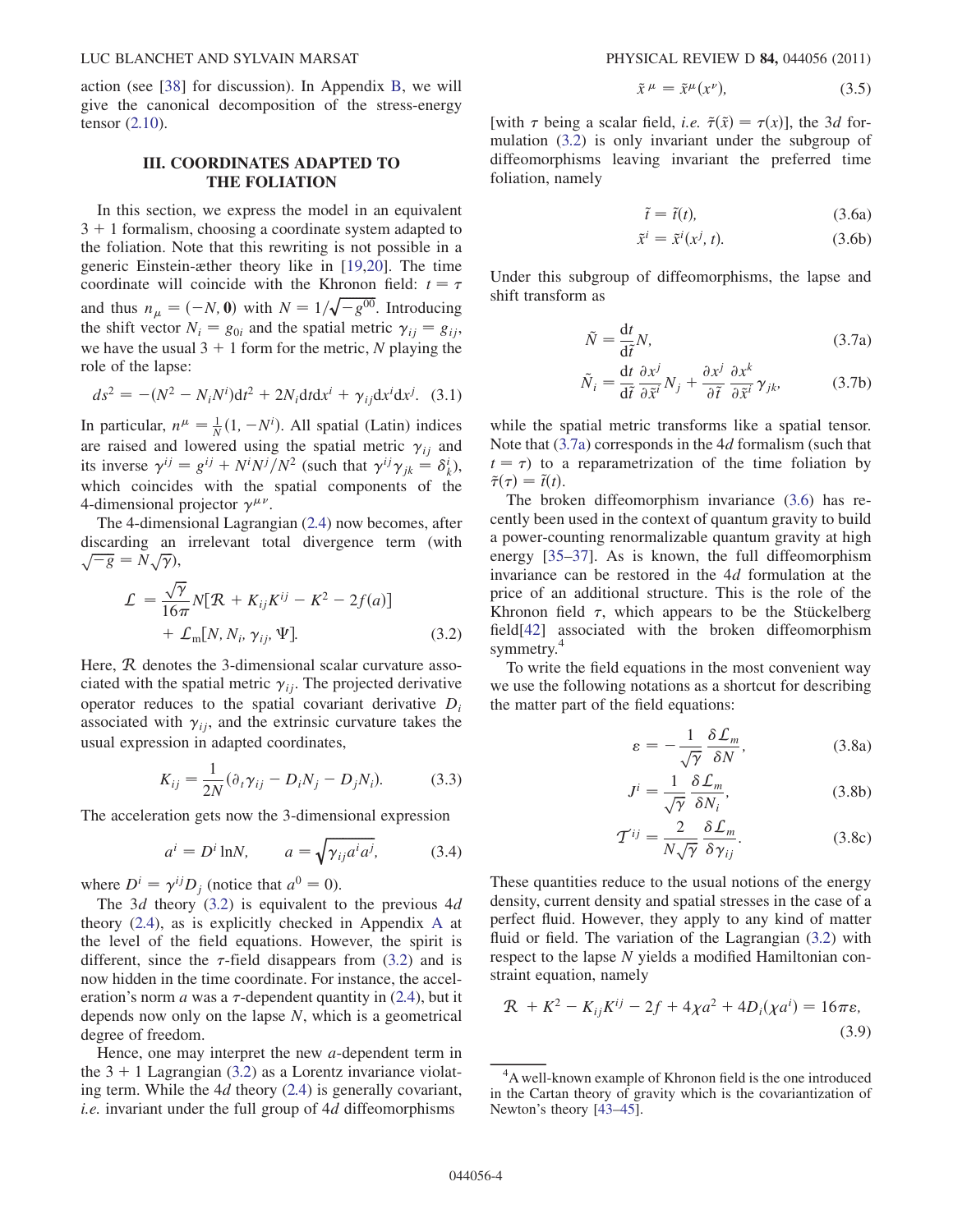where we recall that both  $f(a)$  and  $\chi(a) = f'(a)/(2a)$  are functions of the norm of the acceleration given in (3.4). The variation with respect to the shift  $N_i$  yields the momentum constraint equation, i.e.

$$
D_j(K^{ij} - \gamma^{ij} K) = -8\pi J^i.
$$
 (3.10)

This equation is unchanged with respect to general relativity, since the term we have added in the Lagrangian does not depend on the shift. Finally, varying with respect to the spatial metric  $\gamma_{ij}$  gives the evolution equation

$$
G^{ij} + \frac{1}{N}D_t(K^{ij} - \gamma^{ij}K) + \frac{2}{N}D_k[N^{(i)}(K^{j)k} - \gamma^{j)k}K]
$$
  
+ 2K<sup>ik</sup>K<sup>j</sup><sub>k</sub> - KK<sup>ij</sup> -  $\frac{1}{2}\gamma^{ij}(K^{kl}K_{kl} + K^2)$   
-  $\frac{1}{N}(D^iD^jN - \gamma^{ij}D_kD^kN) - 2\chi a^ia^j + f\gamma^{ij} = 8\pi T^{ij},$   
(3.11)

where  $G^{ij} = \mathcal{R}^{ij} - \frac{1}{2} \gamma^{ij} \mathcal{R}$  is the 3-dimensional Einstein tensor, and the convenient notation  $D_t = \partial_t - N^k D_k$  is used. We gave here the full equation for completeness, but the only difference with general relativity lies in the two last acceleration-dependent terms with  $f(a)$  and  $\chi(a)$ . The trace of (3.11) gives

$$
\mathcal{R} + \frac{4}{N} D_t K + 3K_{ij} K^{ij} + K^2 - \frac{4}{N} D_i D^i N - 6f + 4\chi a^2
$$
  
=  $-16\pi \left( \mathcal{T} + \frac{2}{N} N_i J^i \right),$  (3.12)

where  $\mathcal{T} = \gamma_{ij} \mathcal{T}^{ij}$ , and we also used the momentum constraint Eq.  $(3.10)$ . By eliminating R using the Hamiltonian constraint (3.9), one obtains an important equation, which plays the role of a modified Poisson-type equation for the gravitational field,

$$
D_i[(1+\chi)a^i] + f + a^2 - \frac{1}{N}D_iK - K^{ij}K_{ij}
$$
  
=  $4\pi\left(\varepsilon + \frac{2}{N}N_iJ^i + \mathcal{T}\right).$  (3.13)

We check in Appendix A the compatibility of the field equations in the 3d and 4d representations, that are obtained by varying with respect to different degrees of freedom, *i.e.*  $g_{\mu\nu}$ ,  $\tau$  and  $\Psi$  in the 4*d* formulation, and N, N<sub>i</sub>,  $\gamma_{ij}$ and  $\Psi$  in the 3d formulation. Starting with the 4d Einstein Eq. (2.5) and applying the projection procedure which allows to get the  $3 + 1$  equations with the help of the Gauss-Codazzi relations, we get the same  $3 + 1$  equations as obtained by varying directly the action expressed in adapted cordinates, namely (3.9), (3.10), and (3.11). In other words, starting with the action in  $3 + 1$  coordinates and varying the noncovariant degrees of freedom, or varying the 4d covariant action and then projecting the equations obtained in adapted  $3 + 1$  coordinates, yield the same field equations.

A related question is the fate of the Khronon field Eq. (2.9) when switching to adapted  $3 + 1$  coordinates. Since  $\tau$  becomes the time coordinate, we no longer vary the action with respect to it, and the three Eqs. (3.9), (3.10), and  $(3.11)$  do not manifestly contain the  $\tau$ -field. In adapted  $3 + 1$  coordinates the Eq. (2.9) becomes<sup>5</sup>

$$
D_{i}\left[D_{i}(\chi a^{i}) + \chi a^{2} - \frac{f}{2}\right] + NK(D_{i}(\chi a^{i}) + \chi a^{2})
$$
  
-  $N\chi a^{i} a^{j} K_{ij} = 0,$  (3.14)

where  $D_t = \partial_t - N^k D_k$ . We substitute the term  $D_i(\chi a^i)$  by using the Hamiltonian constraint (3.9) and perform a series of transformations with the help of the other Eqs. (3.10) and (3.11). A long calculation, in which one uses the useful relation

$$
D_i D_j [N(K^{ij} - \gamma^{ij} K)] = \frac{1}{2} D_i \mathcal{R} + N K^{ij} \mathcal{R}_{ij}, \quad (3.15)
$$

then shows that (3.14) is equivalent to the continuity equation for the matter field, i.e. the evolution equation of the matter energy density  $\varepsilon$  defined in (3.8a), which is given by

$$
D_t \varepsilon + NK\varepsilon + D_i (NJ^i) + J^i D_i N + 2K_{ij} N^i J^j + N \mathcal{T}^{ij} K_{ij}
$$
  
= 0. (3.16)

This equation is the 0-th component of the conservation law for the matter field, *i.e.*  $\nabla_{\nu}T^{0\nu} = 0$ . Furthermore, another long computation shows that, given the 3d contracted Bianchi identity  $D_i \mathcal{G}^{ij} \equiv 0$ , and the Eqs. (3.9), (3.10), and (3.11), the Euler equation of the matter field is satisfied, *i.e.* the evolution equation of the current  $J^i$ given by

$$
D_t J^i + N K J^i + D_j [N \mathcal{T}^{ij} + N^i J^j + N^j J^i] + \varepsilon D^i N
$$
  
+  $J^j D_j N^i + 2 N J^j K^i_j = 0.$  (3.17)

This corresponds to the spatial component of the matter conservation  $\nabla_{\nu}T^{i\nu} = 0$ , once a term is substituted using the continuity Eq. (3.16). These checks are the transposition in the 3 + 1 formalism of the fact that the  $\tau$ -Eq. (2.9) is implied by the Einstein field Eq. (2.5) (see [38] and Sec. II).

#### IV. NON-RELATIVISTIC LIMIT

We now investigate the nonrelativistic limit of the model, which will determine the required behavior of the function  $f(a)$  in order to recover a MOND-like modification of the Poisson equation in the relevant weak-field regime. In this section we restore the G and c factors; in the field Eqs. (3.11) for instance, the right-hand side must be multiplied by  $G/c<sup>4</sup>$  so that the stress-energy tensor has the dimension of an energy density.

S Note that in 3 + 1 adapted coordinates, we have  $\nabla_{\mu} (\chi a^{\mu}) =$  $D_i(\chi a^i) + \chi a^2$ .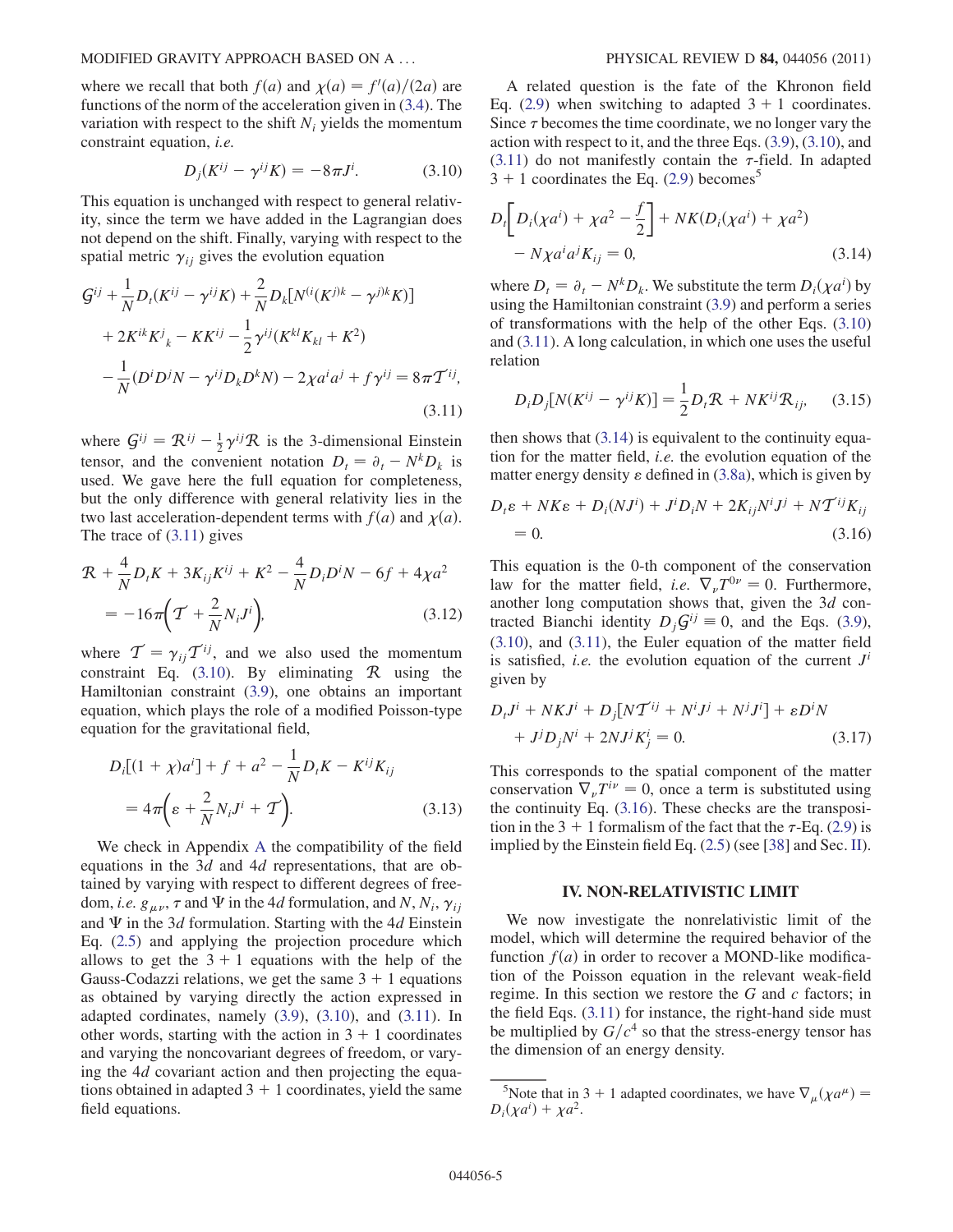We consider a matter system isolated from the rest of the Universe and at rest with respect to the preferred-frame, in the sense that the fiducial observers have a coordinate velocity  $w^i = n^i/n^0 = -N^i$  which is of small post-Newtonian order. We make the usual post-Newtonian ansatz on the metric components generated by the system:

$$
N = 1 + \frac{\phi}{c^2} + \mathcal{O}(4),
$$
 (4.1a)

$$
N_i = \mathcal{O}(3),\tag{4.1b}
$$

$$
\gamma_{ij} = \delta_{ij} \left( 1 - \frac{2\psi}{c^2} \right) + \mathcal{O}(4), \tag{4.1c}
$$

where  $\mathcal{O}(n)$  denotes a small remainder term of order  $\mathcal{O}(c^{-n})$ . We introduce in (4.1) two *a priori* different  $\phi$ and  $\psi$  for the lapse and the spatial metric, but we shall check that they are actually identical like in general relativity.

The acceleration (3.4) of the fiducial observers reduces to the Newtonian acceleration of the  $\phi$ -potential,

$$
a = \frac{1}{c^2} \nabla \phi + \mathcal{O}(4). \tag{4.2}
$$

We use bold-face notation to represent ordinary threedimensional Euclidean vectors, e.g.  $\mathbf{a} = (a^i)$ . With our<br>convention  $\mathbf{a}$  has the dimension of the inverse of a length convention, a has the dimension of the inverse of a length. From (3.3) we see that the extrinsic curvative is a small post-Newtonian quantity, of order  $K_{ij} = \mathcal{O}(3)$ . Finally we assume that the matter source is nonrelativistic, so that its energy-momentum tensor is dominated by the Newtonian rest mass density denoted  $\rho$ :

$$
\varepsilon = \rho c^2 + \mathcal{O}(0),\tag{4.3}
$$

with comparatively negligible current and stress densities,

$$
J^i = \rho v^i + \mathcal{O}(2), \tag{4.4a}
$$

$$
\mathcal{T}^{ij} = \rho v^i v^j + \mathcal{O}(2). \tag{4.4b}
$$

Then the Eqs. (3.16) and (3.17) reduce to the standard Newtonian continuity and Euler equations (with  $\phi$ -potential).

We first show that the two Newtonian potentials  $\phi$  and  $\psi$  are equal. This follows from the trace of the evolution equation given by (3.12). The function  $f(a)$  scales with  $a^2$ where the dimensionful acceleration is of order  $a = \mathcal{O}(2)$ from (4.2). This means that the post-Newtonian order of this function is  $f(a) = \mathcal{O}(4)$ . Note that since  $f(a)$  will contain a cosmological constant  $\Lambda$  (see *e.g.* (4.8) below), to be consistent the post-Newtonian order of the cosmological constant must also be  $\Lambda = \mathcal{O}(4)$ . Inserting into (3.12) the previous estimate  $f(a) = O(4)$  together with  $K_{ij} = \mathcal{O}(3)$ , and using the fact that at the dominant order we have  $\mathcal{R} = \frac{4}{c^2} \Delta \psi + \mathcal{O}(4)$ , we readily obtain  $\Delta(\psi - \phi) = O(2)$ . For a regular isolated matter source the only solution is

$$
\psi = \phi + \mathcal{O}(2). \tag{4.5}
$$

The equality of the two potentials is very important for the viability of the theory as an alternative to dark matter (see [46] for a review). It implies that the light deflection and the gravitational lensing will be given by the same formula as in general relativity, but with a single potential  $\phi = \psi$ obeying the modified Poisson equation (given by (4.6) below). Unlike in TeVeS [15,16], there is no need in the present theory to invoke a disformal coupling of the photon field to gravity in order to get the light deflection viable. The property (4.5) has been proved in [19] and is a generic feature of noncanonical Einstein-æther theories.

We now turn to the equation satisfied by the Newtonian potential  $\phi$ . Clearly, from the form of the metric (4.1), the ordinary baryonic matter feels the Newtonian gravitational field  $g = -\nabla \phi$ . From (4.2) we have  $a = -g/c^2$  at the leading order. In the non-elativistic limit and for the nonleading order. In the nonrelativistic limit, and for the nonrelativistic matter source satisfying (4.3) and (4.4), the Eq. (3.13) becomes

$$
\nabla \cdot [(1+\chi)\nabla \phi] = 4\pi G\rho + \mathcal{O}(2), \quad (4.6)
$$

which exactly reproduces the MOND Eq. (1.1) for the gravitational field  $g = -\nabla \phi$ . The MOND function is sim-<br>nly given by  $\mu = 1 + \gamma$  and  $\gamma$  can be interpreted as a ply given by  $\mu = 1 + \chi$ , and  $\chi$  can be interpreted as a ''susceptibility'' coefficient for the modified Poisson equation. Using the fact that  $a = g/c^2$  at the leading order, the latter correspondence between  $\mu(g/a_0)$  and the function  $\chi(a) = f'(a)/(2a)$  will tell us what are the constraints to be imposed on the function  $f(a)$  in the initial Lagrangian.

To recover the Newtonian regime when  $a \gg a_0$  (*i.e.*) formally when  $a \rightarrow \infty$ ), this function should tend toward a constant. More precisely, we shall recover general relativity with a cosmological constant, which is the limiting value of  $f(a)$ , say

$$
f(a) = \Lambda_{\infty} \quad \text{when } a \to \infty. \tag{4.7}
$$

On the other hand, to recover MOND asymptotically, we require that when  $a \rightarrow 0$  (a has the dimension of  $\left[\text{length}\right]^{-1}$ ),

$$
f(a) = \Lambda_0 - a^2 + \frac{2c^2}{3a_0}a^3 + \mathcal{O}\left(\frac{c^4a^4}{a_0^2}\right), \quad (4.8)
$$

where  $\Lambda_0$  is constant, and we recall that the MOND scale is measured to the value  $a_0 \approx 1.2 \times 10^{-10}$  m/s<sup>2</sup> [4]. We see that the term  $\propto a^2$  in the expansion (4.8) is similar to one of the terms proposed in the "healthy" extension of Hořava gravity [36,37]. Using the notation of [36,37] the coefficient in front of this term in the action is  $\alpha = 2$ . Beware, however, that this term here is only the first term in a weakfield expansion.

A priori, the cosmological constant  $\Lambda_{\infty}$  appearing in the general relativistic limit (4.7) could be different from the cosmological constant  $\Lambda_0$  in the MOND regime (4.8). Notice that in an homogeneous and isotropic Universe,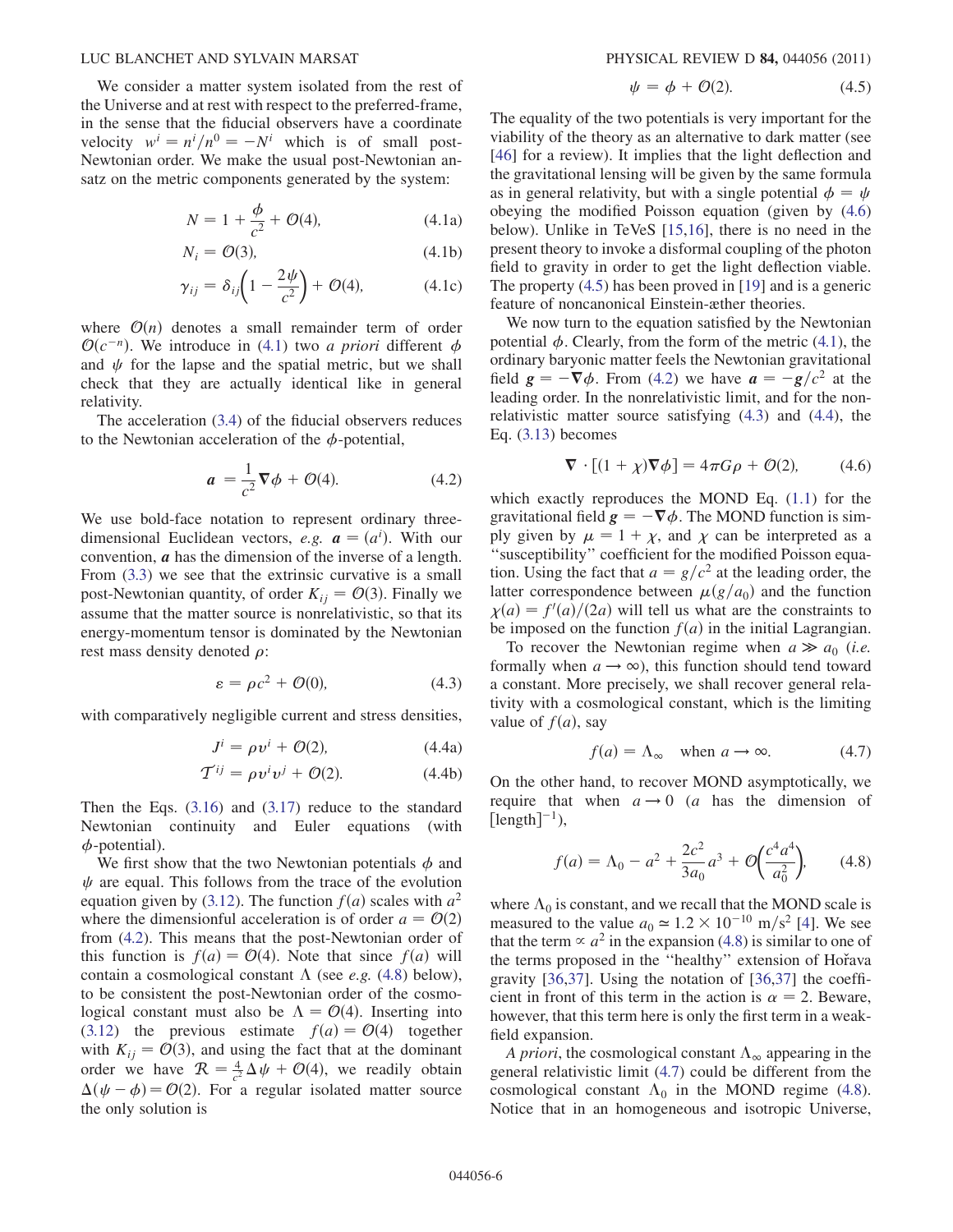making the  $\tau$ -field to coincide with cosmic time,  $\alpha$  vanishes identically and the equivalent energy-momentum tensor (2.10) reduces to a cosmological constant  $f(0) = \Lambda_0$ . However, the precise cosmological implications of the model would need a study at the level of perturbations, which is left for future work (see [23–26] for cosmological studies in modified gravity theories). For simplicity, we provisionally assume here that  $\Lambda_{\infty}$  and  $\Lambda_{0}$ are equal and we denote their common value by  $\Lambda$ .

Note that in the MOND regime at least, the post-Newtonian order of magnitude  $\Lambda = \mathcal{O}(4)$  we have assumed for the cosmological constant is natural. Indeed, because of the numerical coincidence between  $a_0$  and the acceleration scale  $a_{\Lambda} \sim \sqrt{\Lambda}$  associated with the cosmological constant [47],  $\Lambda$  scales like  $a_0^2/c^4$  so that we indeed have  $\Lambda = \mathcal{O}(4)$ . In this picture, we are considering that  $a_0$  represents a new fundamental constant independent from c and G, presumably coming from some new (unknown) fundamental physics. Therefore, factorizing out  $\Lambda$  in (4.8) would yield a Taylor expansion in terms of the small dimensionless parameter  $c^2a/a_0$ , with coefficients expected to be of the order of 1.

The coincidence between  $a_0$  and  $a_\Lambda$  can be made completely explicit in the following example. A function fulfilling all the above requirements is the ''Planckian'' distribution

$$
f(a) = \Lambda - \frac{a^3}{a_{\Lambda}[e^{a/a_{\Lambda}} - 1]},
$$
\n(4.9)

where the "temperature"  $a_{\Lambda}$  (in fact  $kT_{\Lambda} = \hbar c a_{\Lambda}$ ) is that of the horizon of the de Sitter Universe associated with the positive cosmological constant, namely [48]

$$
a_{\Lambda} = \frac{1}{2\pi} \sqrt{\frac{\Lambda}{3}}.
$$
\n(4.10)

By comparing the expansion when  $a \rightarrow 0$  of this function with (4.8), we deduce that  $a_0$  would be related to the cosmological constant  $\Lambda$  by

$$
a_0 = \frac{4a_\Lambda c^2}{3}.
$$
 (4.11)

The numerical value of  $a_0$  would be extremely close to the actual one: indeed, we have  $c^2 a_\Lambda \simeq 0.9 \times 10^{-10}$  m/s<sup>2</sup> so that  $a_0 \approx 1.2 \times 10^{-10}$  m/s<sup>2</sup>, in very good agreement with observations. However, the function (4.9) is only an example without physical justification.

Note that we can also retrieve the deep-MOND regime directly at the level of the Lagrangian (3.2). Indeed we have, up to a total divergence,  $\sqrt{\gamma} N \mathcal{R} = -\frac{2}{c^4} |\nabla \psi|^2 +$  $\mathcal{O}(6)$ , in terms of the potential  $\psi$  parametrizing the spatial metric (4.1c). But because the two potentials  $\psi$  and  $\phi$  are equal, we see that this term will be cancelled by the term  $2a^2 = \frac{2}{c^4} |\nabla \phi|^2 + \mathcal{O}(6)$  coming from the expansion of  $f(a)$ as given by (4.8). Therefore, we find that the Newtonian behavior is suppressed, and it remains the next term in the expansion which is proportional to  $a<sup>3</sup>$  and immediately gives the MOND Lagrangian

$$
\mathcal{L}_{\text{MOND}} = -\frac{1}{12\pi G a_0} |\nabla \phi|^3 - \rho \phi, \qquad (4.12)
$$

whose variation with respect to  $\phi$  reproduces the deep-MOND equation

$$
\nabla \cdot \left(\frac{|\nabla \phi|}{a_0} \nabla \phi\right) = 4\pi G \rho. \tag{4.13}
$$

The cancellation of the Newtonian term in the Lagrangian by a "counter-term"  $\propto a^2$  and its replacement by the nextorder cubic term  $\propto a^3$  is similar to what happens in other approaches, see *e.g.* [19] and equations  $(67, 68, 69)$  in [32].

Thus, we have recovered the MOND equation in the appropriate regime. Beware, however, that the analysis presented in this section relies on the fact that we choose coordinates adapted to the foliation. If we come back to a 4d formulation with the  $\tau$ -field being a dynamical field, we still may make the hypothesis (4.1) for the metric generated by a system at rest in a given frame, but the expression (4.2) becomes

$$
a = \frac{1}{c^2} \left[ \frac{\mathrm{d}w}{\mathrm{d}t} + \nabla \phi \right] + \mathcal{O}(4), \tag{4.14}
$$

with  $w = n/n^0$  being the coordinate velocity of fiducial observers in that frame and  $dw/dt$  being their coordinate acceleration. The fiducial observers will follow a nongeodesic motion governed by the  $\tau$ -equation, thus  $a \neq 0$  in general, but the first term in (4.14) will appear as a preferred-frame effect. Note that this effect depends on the acceleration and occurs already at Newtonian order. In the strong field regime where  $|\nabla \phi| \gg a_0$  (Solar system, binary pulsars, etc.), the presence of this term should not change the fact that  $a \gg a_0/c^2$ , so the modification of the dynamics with respect to general relativity should be suppressed. In the weak-field regime however, for instance in the outskirts of galaxies, this term could lead to a sizeable effect. We would need to investigate the complicated dynamics driven by the  $\tau$ -equation to get a precise answer. However, if we assume that the preferred-frame essentially coincides with the frame of the large scale structure or the cosmic microwave background, this coordinate acceleration of fiducial observers in a galaxy-centered frame becomes (minus) the acceleration of the galaxy with respect to the CMB frame, which is typically of the order of magnitude of  $a_0/100$  (see e.g. [49]). In this case, the term  $dw/dt$  in (4.14) is not expected to significantly impact the fit to MOND phenomenology.

#### V. CONCLUSION

We have proposed a relativistic modified gravity model, based on a preferred  $3 + 1$  space-time foliation, reproducing the phenomenology of MOND [4] in the weak-field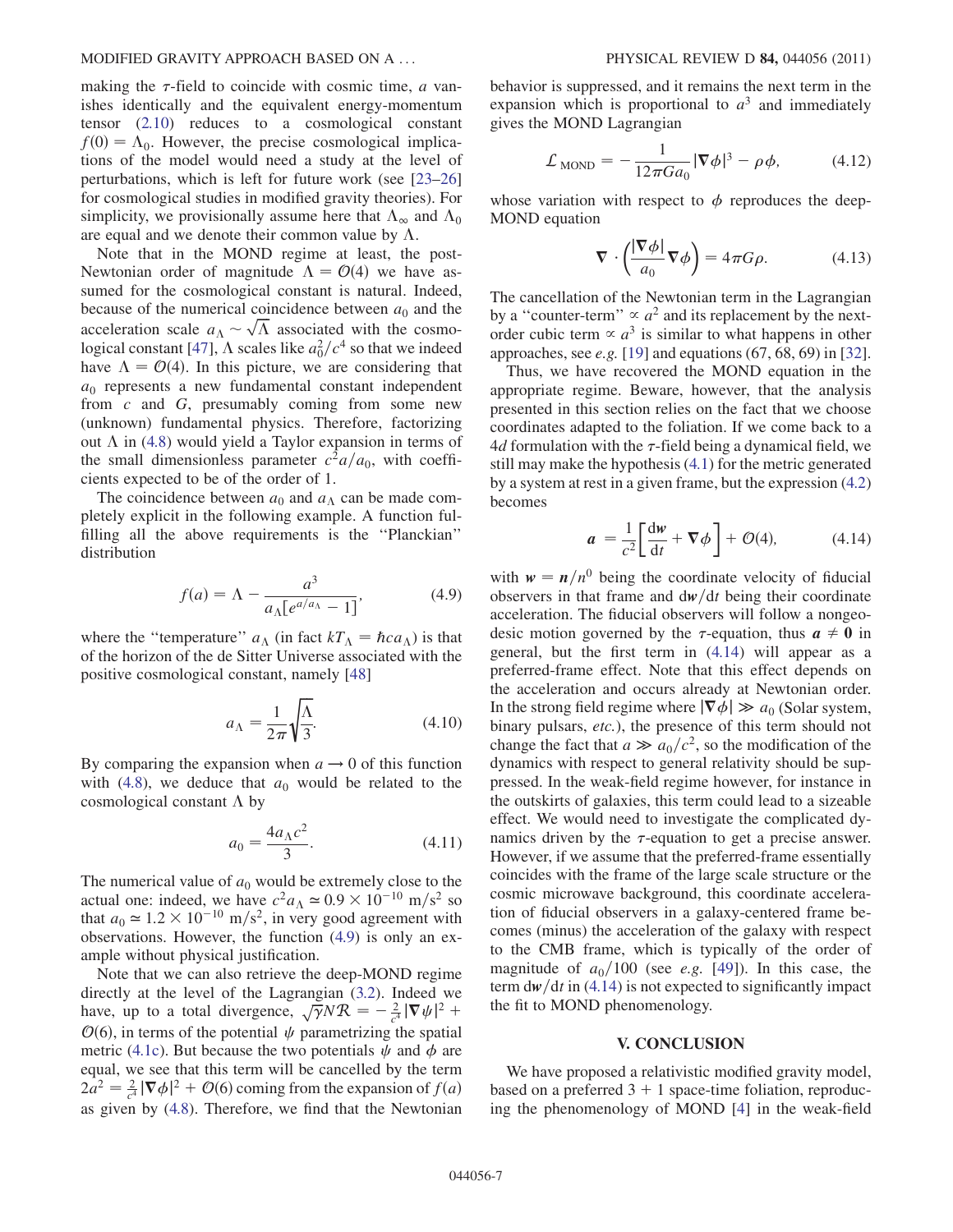limit. The modification with respect to general relativity consists in adding to its ordinary Lagrangian a function of the norm of the acceleration of the congruence associated with this foliation. We investigated two different points of view on this theory: In the first, we introduced a scalar field called the Khronon defining the foliation by its constantvalue hypersurfaces, keeping a full 4-dimensional covariant formalism, while in the second, we wrote the theory in a  $3 + 1$  fashion, in a frame where the time coordinate coincides with the Khronon field and where the Lagrangian is no longer manifestly Lorentz invariant. The spirit of our approach is similar to that of recent attempts at building a consistent quantum theory of gravity [35–37], but here the Lorentz invariance violation occurs at low energy, and our motivation is purely classical. We showed the equivalence between the 3d and 4d formulations of the model, and gave the requirements on the function initially introduced in the Lagrangian to recover MOND in the nonrelativistic approximation.

We leave to future work some important questions. First, it is easy to see that in an homogeneous and isotropic background, our model simply reduces to the addition of a cosmological constant. However, the cosmological implications of this model in a perturbative regime have not been studied yet. We have in mind the viability of the model when faced to cosmological observations, notably the anisotropies of the cosmic microwave background and the structure formation (see [23–26] for general investigations of the cosmology in TeVeS and Einstein-æther theories).

A second question is that of the viability regarding Solar system tests and binary pulsars data. Although it should recover general relativity plus a cosmological constant in the strong field regime appropriate to these systems, see  $(4.7)$ ,<sup>6</sup> our model includes a preferred-frame effect which we would like to quantify precisely, using various hypothesis for the motion of the Solar system with respect to the preferred-frame. (See [27,28] for the computation of the preferred-frame post-Newtonian parameters in TeVeS and canonical Einstein-æther.) More importantly, the preferred-frame effect should also be computed in the MOND regime, using various forms for the MOND function, to see how it affects the usual MOND fit of the flat rotation curves of galaxies; see (4.14) and the discussion right after.

Another question is related to the dynamics of the Khronon field itself [obeying the Eq. (2.9)]. Indeed in this model the foliation is dynamical, and the evolution of the Khronon field should be compatible with the preservation of its smoothness and regularity properties allowing a space-time foliation to be built on it.

#### ACKNOWLEDGMENTS

It is a pleasure to thank Gilles Esposito-Farese for useful comments. We acknowledge partial support from Agence Nationale de la Recherche (ANR Thales).

#### APPENDIX  $A: 3 + 1$  DECOMPOSITION OF THE MODIFIED EINSTEIN EQUATIONS

In this Appendix, we check the equivalence of the  $4d$ and 3d formulations of the theory discussed in Secs. II and III. The material used here is well-known, and the derivation will basically proceed along the same steps as in standard general relativity (see e.g. [50]), but we choose to present it for completeness.

The projected covariant derivative operator  $D_{\mu}$  is defined in the usual way by *e.g.*  $D_{\mu}A^{\nu} = \gamma_{\mu}{}^{\rho} \gamma_{\sigma}{}^{\nu} \nabla_{\rho} A^{\sigma}$  for any vector belonging to the spatial hypersurface, i.e.  $n_{\nu}A^{\nu} = 0$ . The spatial Riemann tensor associated with the derivative  $D_{\mu}$  is denoted  $\mathcal{R}^{\mu}{}_{\nu\rho\sigma}$ . The extrinsic curvature tensor  $K_{\mu\nu} = \gamma_{\mu}{}^{\rho} \nabla_{\rho} n^{\nu}$  is symmetric on account of the Frobenius theorem  $n_{\lceil \mu} \nabla_{\nu} n_{\rho} = 0$  satisfied by the hypersurface-orthogonal vector  $n_{\mu}$ . The first Gauss-Codazzi relation

$$
\mathcal{R}_{\mu\nu\rho\sigma} = \gamma_{\mu}{}^{\alpha} \gamma_{\nu}{}^{\beta} \gamma_{\rho}{}^{\gamma} \gamma_{\sigma}{}^{\delta} R_{\alpha\beta\gamma\delta} + K_{\mu\sigma} K_{\nu\rho} - K_{\mu\rho} K_{\nu\sigma},
$$
\n(A1)

is contracted with  $\gamma^{\mu\rho}\gamma^{\nu\sigma}$  which yields

$$
R = R + 2n^{\mu}n^{\nu}R_{\mu\nu} + K_{\mu\nu}K^{\mu\nu} - K^{2}.
$$
 (A2)

Inserting into (A2) our modified version of the Einstein Eqs. (2.5) and (2.6), we obtain the modified Hamiltonian constraint as

$$
\mathcal{R} + K^2 - K_{\mu\nu} K^{\mu\nu} - 2f + 4 \nabla_{\mu} (\chi a^{\mu})
$$
  
=  $16 \pi n^{\mu} n^{\nu} T_{\mu\nu}.$  (A3)

Next, the second Gauss-Codazzi relation,

$$
D_{\nu}[K^{\mu\nu} - \gamma^{\mu\nu}K] = \gamma^{\mu\nu}n^{\rho}R_{\nu\rho}, \tag{A4}
$$

when projecting the modified Einstein equation along  $\gamma^{\mu\nu}n^{\rho}$ , leads to

$$
D_{\nu}[K^{\mu\nu} - \gamma^{\mu\nu}K] = 8\pi\gamma^{\mu\nu}n^{\rho}T_{\nu\rho}.
$$
 (A5)

The  $f(a)$ -dependent terms disappear in this second constraint equation, as expected since it corresponds to the variation of the action with respect to the shift, and our modification does not concern the shift. Using the fact that

$$
\frac{1}{6} \frac{1}{GM_0/a_0} = \frac{1}{2} \frac{1}{N} D_\mu D_\nu N - \frac{1}{N} \mathcal{L}_\ell K_{\mu\nu}, \quad \text{(A6)}
$$
\n
$$
n^\rho n^\sigma R_{\mu\rho\nu\sigma} = K_{\mu\rho} K_\nu{}^\rho + \frac{1}{N} D_\mu D_\nu N - \frac{1}{N} \mathcal{L}_\ell K_{\mu\nu}, \quad \text{(A6)}
$$

 $\sqrt{GM_{\odot}/a_0} \simeq 7100 \,\mathrm{AU}.$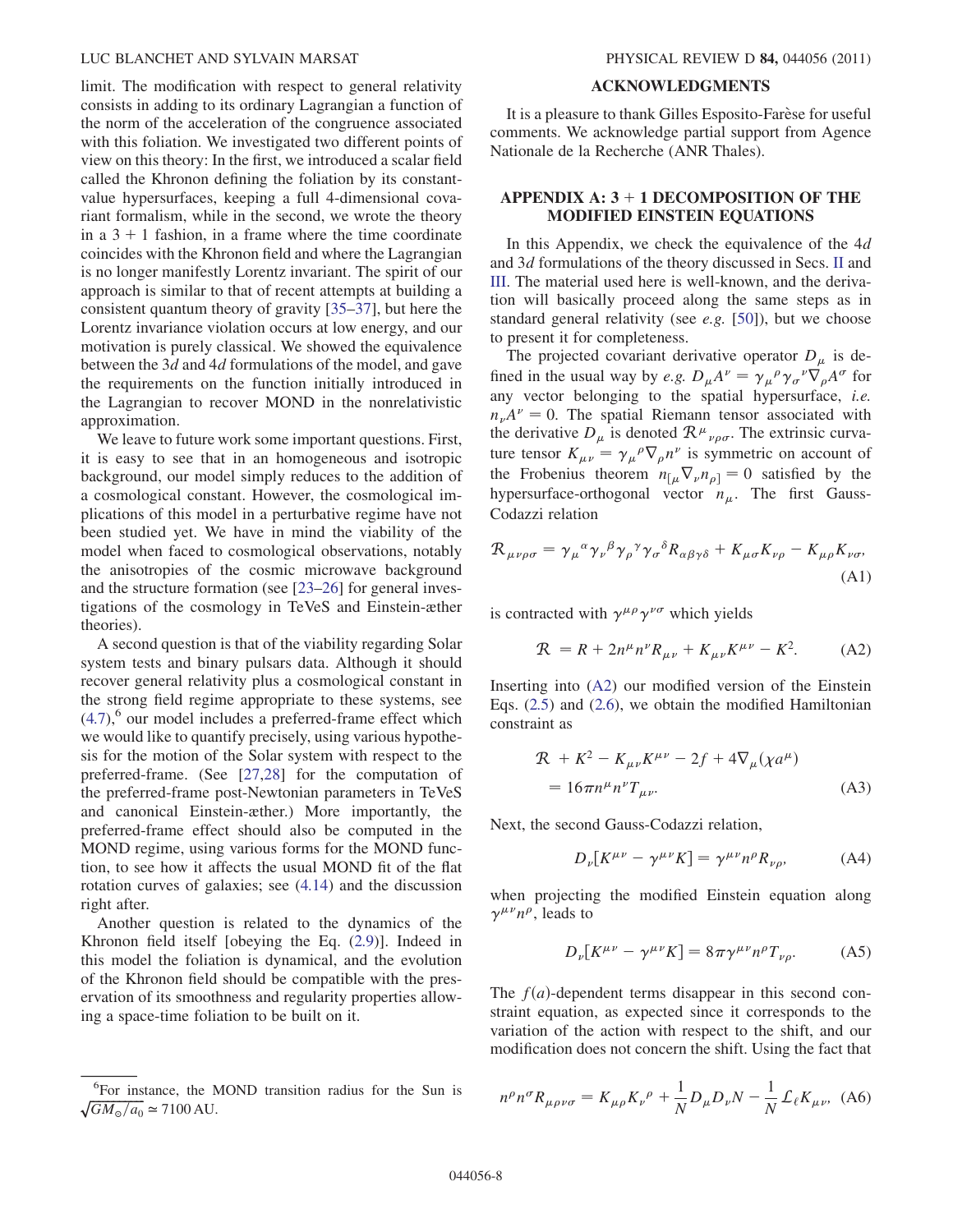one contraction of the first Gauss-Codazzi relation yields

$$
\mathcal{R}_{\mu\nu} = \gamma_{\mu}{}^{\rho} \gamma_{\nu}{}^{\sigma} R_{\rho\sigma} - \frac{1}{N} \mathcal{L}_{\ell} K_{\mu\nu} + \frac{1}{N} D_{\mu} D_{\nu} N
$$

$$
+ 2K_{\mu\rho} K_{\nu}{}^{\rho} - K K_{\mu\nu}.
$$
 (A7)

Here,  $\mathcal{L}_{\ell}$  denotes the Lie derivative with respect to the vector  $\ell^{\mu} = N n^{\mu}$ . Projecting the modified Einstein equation on  $\gamma_\mu{}^\rho \gamma_\nu{}^\sigma$ , we find:

$$
G_{\mu\nu} + \frac{1}{N} (\mathcal{L}_{\ell} K_{\mu\nu} - \gamma_{\mu\nu} \gamma^{\rho\sigma} \mathcal{L}_{\ell} K_{\rho\sigma}) + \frac{1}{N} \gamma_{\mu\nu} D^{\rho} D_{\rho} N - \frac{1}{N} D_{\mu} D_{\nu} N + K K_{\mu\nu} - 2K_{\mu\rho} K_{\nu}{}^{\rho} + \gamma_{\mu\nu} \left( \frac{3}{2} K^{\rho\sigma} K_{\rho\sigma} - \frac{1}{2} K^2 \right) + f \gamma_{\mu\nu} - 2 \chi a_{\mu} a_{\nu} = 8 \pi \gamma_{\mu}{}^{\rho} \gamma_{\nu}{}^{\sigma} T_{\rho\sigma}.
$$
 (A8)

Finally, making use of the correspondence [compare also with (3.8)]

$$
\varepsilon = N^2 T^{00},\tag{A9a}
$$

$$
J^{i} = N(T^{0i} + N^{i}T^{00}),
$$
 (A9b)

$$
\mathcal{T}^{ij} = T^{ij} - N^i N^j T^{00}, \tag{A9c}
$$

one can check that, when using the adapted  $3 + 1$  coordinates, the Eqs. (A3), (A5), and (A8), are the same as the  $3 + 1$  Eqs. (3.9), (3.10), and (3.11) obtained by direct variation of the  $3 + 1$  Lagrangian (3.2).

#### APPENDIX B: STRESS-ENERGY TENSOR OF THE EQUIVALENT MATTER FIELD

As we discussed in Sec. II, we can consider the  $\tau$ -field, in the 4d formulation, as an additional matter field. Its stress-energy-momentum tensor is then

$$
T_{\tau}^{\mu\nu} = -\frac{1}{8\pi} [f(a)g^{\mu\nu} + 2n^{\mu}n^{\nu}\nabla_{\rho}(\chi(a)a^{\rho}) - 2\chi(a)a^{\mu}a^{\nu}].
$$
\n(B1)

If we choose  $n^{\mu}$  as the natural 4-velocity associated with this matter fluid, we can perform the canonical decomposition of the energy-momentum tensor according to

$$
T_{\tau}^{\mu\nu} = (\varepsilon_{\tau} + P_{\tau})n^{\mu}n^{\nu} + P_{\tau}g^{\mu\nu} + 2Q_{\tau}^{(\mu}n^{\nu)} + \Sigma_{\tau}^{\mu\nu},
$$
\n(B2)

where  $\varepsilon_{\tau}$  and  $P_{\tau}$  denote the energy density and pressure of the fluid, where  $Q_{\tau}^{\mu}$  is the heat flow orthogonal to the 4-velocity, *i.e.*  $n_{\mu} Q^{\mu}_{\tau} = 0$ , and where  $\sum_{\tau}^{\mu \nu}$  is the symmetric anisotropic stress-tensor which is transverse to the velocity and traceless, *i.e.*  $n_{\nu} \Sigma_{\tau}^{\mu \nu} = 0$  and  $g_{\mu \nu} \Sigma_{\tau}^{\mu \nu} = 0$ . We then obtain

$$
\varepsilon_{\tau} = \frac{1}{8\pi} [f - 2\nabla_{\mu} (\chi a^{\mu})],
$$
 (B3a)

$$
P_{\tau} = \frac{1}{8\pi} \left[ -f + \frac{2}{3} a^2 \chi \right],
$$
 (B3b)

$$
Q_{\tau}^{\mu} = 0, \tag{B3c}
$$

$$
\Sigma_{\tau}^{\mu\nu} = \frac{\chi(a)}{4\pi} \bigg[ a^{\mu} a^{\nu} - \frac{1}{3} \gamma^{\mu\nu} a^2 \bigg].
$$
 (B3d)

In terms of those definitions, the  $3 + 1$  version of the conservation equation  $\nabla_{\nu} T_{\tau}^{\mu\nu} = 0$  reduces to a scalar equation, taking the form of the ''continuity'' equation

$$
D_t \varepsilon_\tau + N(\varepsilon_\tau + P_\tau)K + N\Sigma_\tau^{ij} K_{ij} = 0.
$$
 (B4)

As we mentioned in Sec. II and III, the conservation equation  $\nabla_{\nu} T_{\tau}^{\mu\nu} = 0$  has exactly the same content as the Khronon field Eq. (2.9), and is equivalent, via the modified Einstein Eqs. (2.5), to the conservation of matter  $\nabla_{\nu}T^{\mu\nu} = 0$ . Thus, this equivalent fluid has the property that its Euler equations reduce to its continuity equation, *i.e.* the four components of  $\nabla_{\nu} T^{\mu\nu}_{\tau} = 0$  reduce to only one equation (as expected for a scalar field).

- [1] M. Milgrom, [Astrophys. J.](http://dx.doi.org/10.1086/161130) **270**, 365 (1983).
- [2] M. Milgrom, [Astrophys. J.](http://dx.doi.org/10.1086/161131) **270**, 371 (1983).
- [3] M. Milgrom, [Astrophys. J.](http://dx.doi.org/10.1086/161132) **270**, 384 (1983).
- [4] R. Sanders and S. McGaugh, [Annu. Rev. Astron.](http://dx.doi.org/10.1146/annurev.astro.40.060401.093923) Astrophys. 40[, 263 \(2002\)](http://dx.doi.org/10.1146/annurev.astro.40.060401.093923).
- [5] R. Tully and J. Fisher, Astron. Astrophys. 54, 661 (1977).
- [6] S. S. McGaugh, Phys. Rev. Lett. 106[, 121303 \(2011\).](http://dx.doi.org/10.1103/PhysRevLett.106.121303)
- [7] D. Gerbal, F. Durret, M. Lachièze-Rey, and G. Lima-Neto, Astron. Astrophys. 262, 395 (1992).
- [8] D. Clowe, M. Bradac, A. H. Gonzalez, M. Markevitch, S. W. Randall, C. Jones, and D. Zaritsky, [Astrophys. J.](http://dx.doi.org/10.1086/508162) 648[, L109 \(2006\).](http://dx.doi.org/10.1086/508162)
- [9] G. W. Angus, H. Y. Shan, H. S. Zhao, and B. Famaey, [Astrophys. J.](http://dx.doi.org/10.1086/510738) 654, L13 (2007).
- [10] G. Bertone, D. Hooper, and J. Silk, [Phys. Rep.](http://dx.doi.org/10.1016/j.physrep.2004.08.031) 405, 279 [\(2005\)](http://dx.doi.org/10.1016/j.physrep.2004.08.031).
- [11] J. Bekenstein and M. Milgrom, [Astrophys. J.](http://dx.doi.org/10.1086/162570) 286, 7 [\(1984\)](http://dx.doi.org/10.1086/162570).